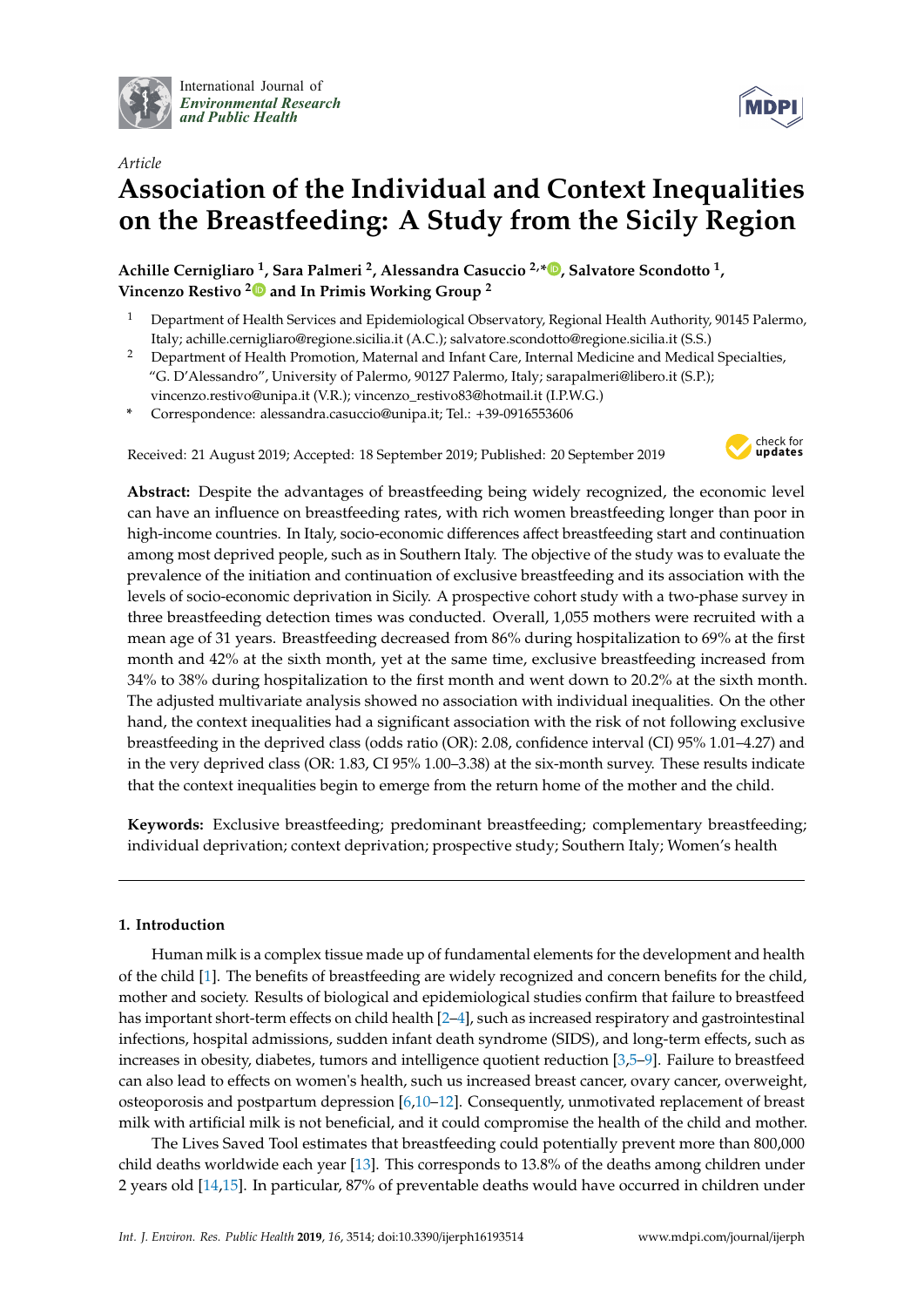the age of 6 months, due to a combination of high mortality rates and low prevalence of exclusive breastfeeding. In developing countries, a study found that children younger than 6 months who were not breastfed had 4 times higher mortality rates than breastfed children [\[16\]](#page-8-12). These results are confirmed by studies among children aged 6–23 months, in which breastfeeding was associated with a 50% reduction in deaths [\[17\]](#page-8-13). Furthermore, breastfeeding reduces child mortality rates even in high-income countries among children < 5 years old, although to a lesser extent [\[18\]](#page-8-14). Moreover, it is estimated that global breastfeeding rates prevent around 19,464 annual breast cancer deaths and another 22,216 lives a year would be saved through increasing the duration of breastfeeding [\[19\]](#page-8-15).

The World Health Organization (WHO) and the United Nations Children's Fund (UNICEF) recognize breastfeeding as a fundamental right of the mother and child. Breast milk is widely recommended by the WHO as the exclusive food for the first six months of the child's life and it is complementary up to two years and more, if the mother and child desire it [\[20\]](#page-9-0). On the other hand, the marketing of breast-milk substitutes is the most large and competitive infant feeding industry with an amount of 44.8 billion US dollars global sales in 2014. It is estimated that breastfeeding would allow for saving about 302 billion US dollars per year or 0.49% of world gross national income [\[21\]](#page-9-1). Furthermore, it is easy to appreciate how breast milk has lower environmental impacts than artificial industrially produced milk: breastfeeding contributes to the development of a healthier planet because its lower ecological footprint, compared to the artificial formula, reduces its use of water, energy, paper and metal [\[21\]](#page-9-1).

In most countries, exclusive breastfeeding rates are well below 50% [\[21\]](#page-9-1). In the USA, recent data indicate that less than 50% of children are exclusively breastfed in the first 3 months and only about 25% are exclusively breastfed for 6 months [\[22\]](#page-9-2). In Italy, according to the 2013 estimates of the National Institute of Statistics (Istat), the prevalence of exclusive breastfeeding among 4–5-month-old children is 38.6% [\[23\]](#page-9-3). However, even in low-income and middle-income countries, only 37% of children under the age of 6 months are exclusively breastfed [\[21\]](#page-9-1). Literature suggests that the economic level can have an influence on breastfeeding rates, with poor women breastfeeding longer than rich women in developing countries, and the opposite in high-income countries [\[21\]](#page-9-1). These results suggest that investigate breastfeeding models may help to reduce health gaps among rich and poor children in developing and developed countries.

In Italy, socio-economic and geographical differences affect breastfeeding start and continuation. Indeed, breastfeeding rates decrease among people with lower levels of education and socio-economic status, such as in Southern Italy [\[23\]](#page-9-3). In a more recent survey conducted at the Sicilian vaccination centers in 2015 [\[24\]](#page-9-4), 30.6% of mothers declared to have exclusively breast-fed, 23.1% to have breastfed with formula supplementation and 46.3% fed infants only with formula. In 2017, in Sicily, a prospective cohort study called "In Primis – Primal Health, the first thousand days of our children" was conducted. The In Primis Study, promoted by the Regional Health Authority Department in collaboration with the University of Palermo and the National Institute of Health, aimed to identify the vulnerability factors of mothers and children during pregnancy, birth and puerperium, according to the National and Regional Prevention Plans [\[25–](#page-9-5)[27\]](#page-9-6).

The objective of the study was to measure the prevalence of the initiation and continuation of exclusive breastfeeding in Sicily at birth, one month, and six months of life, stratifying by the levels of socio-economic deprivation.

## **2. Materials and Methods**

#### *2.1. Study Design*

The In Primis prospective cohort study, with a two-phase survey in three breastfeeding detection times, was conducted:

The first phase consists of a questionnaire administration, within 30 days of birth. In this phase, information was detected concerning two periods: hospital stay and the first month of the child's life.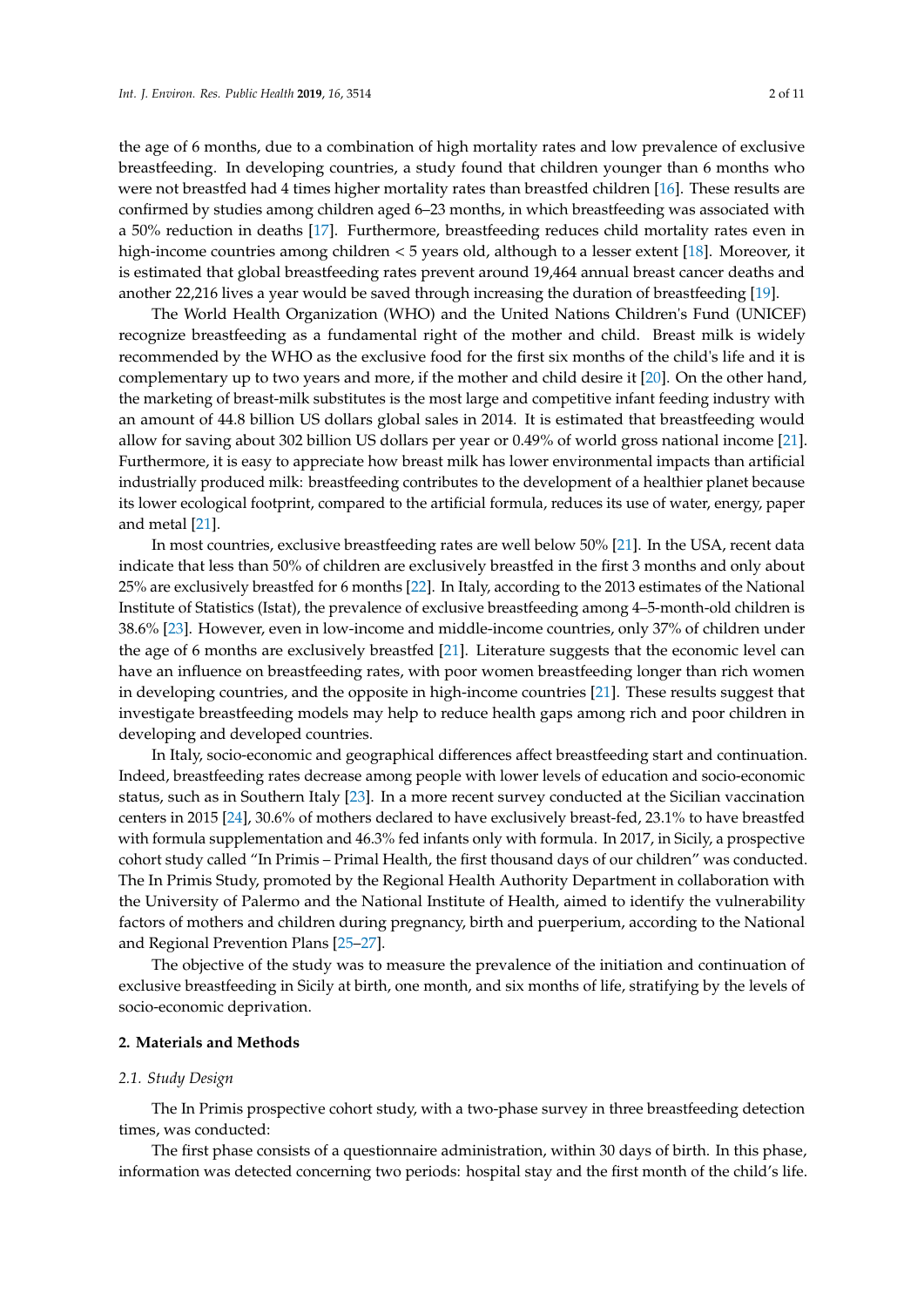The questionnaire used in this study was built up by a previous questionnaire already used in Italy [\[28\]](#page-9-7). The questionnaire was divided into four sections: pregnancy, birth, postpartum, and personal and socio-demographic characteristics. Each section of the questionnaire referred to multiple variables, such as participation in a pregnancy course for expecting parents, type of birth, organization of birth healthcare services, assistance during hospitalization, smoking habits, age and education.

The second phase was the administration of the questionnaire between the 150th day and the 171st day of postnatal life.

To evaluate the association between breastfeeding and socio-economic inequalities, two socio-economic position (SEP) indexes have been built up: an individual SEP, as an expression of the individual mother's level of deprivation and a context SEP (produced according to municipality of residence), as an expression of deprivation due to context where the mothers live. The individual SEP included some dimensions of disadvantage which were detected through the questionnaire: marital status, cohabitation, education, nationality and monthly economic intake. The sum of different dimension produced a continuous index that was divided into quintiles of distribution: 1—very rich, 2—rich, 3—medium, 4—deprived and 5—very deprived.

The context SEP considered the following disadvantage dimensions: instruction, occupation, housing conditions and families. This was a validated technique at the national level and applied to Sicilian municipalities using the date of the last Italian census of Istat on population and housing (year 2011) [\[29](#page-9-8)[,30\]](#page-9-9). The Z transformation methodology was applied to the items, and their sum produced an index that was divided into quintiles of population like the previous SEP: 1—very rich, 2—rich, 3—medium, 4—deprived and 5—very deprived. Before the interview, aims as well as methods used to ensure data confidentiality were explained and informed consent was obtained from all participants. The In Primis project was approved by the Ethics Committee of Palermo 1 in the second session of 2017.

### *2.2. Sample Size*

The sample size was determined considering the 2015 Sicilian births cohort ( $N = 43,187$ ), the breastfeeding prevalence of 50%, a confidence level of 95% and an accuracy of  $\pm 4.5$ %. The sample size was stratified by the amount of newborns among the 9 Sicilian provinces. The sampling methodology used was the systematic one with a step equal to 6. The sample included women aged 18 or over, residing in Sicily who gave birth between March 1 and May 30, 2017 and who had a telephone number. For each of these women defined as "owner", five other women called "substitutes", were used when the "owner" woman was: not on call by multiple calls on different days and times, not available to answer, no knowledge of the Italian language and erroneous telephone number on the list.

#### *2.3. Statistical Analysis*

A descriptive analysis of the socio-economic characteristics of mothers and other variables associated with breastfeeding was performed. Breastfeeding was evaluated in three detection times, the hospital stay, at 1 and 6 months, according to the definition of the WHO: exclusive breastfeeding (nutrition with only breast milk, including squeezed or donated breast milk, without other foods, liquids or water except drugs, vitamins, minerals or rehydrating solutions), prevalent (nutrition with breast milk with addiction of non-nutritive liquids like water, glucose solution, herbal teas and juices), complementary (breast milk with the addition of any other food, semi-liquid or solid, including milk of other species) and non-breastfeeding (formulated breast milk substitutes or any other food, semi-liquid or solid, including milk of from other species) [\[20\]](#page-9-0).

To evaluate the risk of deprivation in adherence to the exclusive breastfeeding, for each of the disadvantage levels (in both individual and context SEP) and for each of the three breastfeeding detection times, associations ( $\chi^2$ ), the trend ( $\chi^2$  trend) and the crude and adjusted risks were estimated with an alfa error equal to 0.05. The odds ratio (OR) of not exclusive breastfeeding and the relative 95% confidence intervals (CIs) were calculated, using a logistic regression model, which included the variables detected through the questionnaire as possible determinants of breastfeeding habit.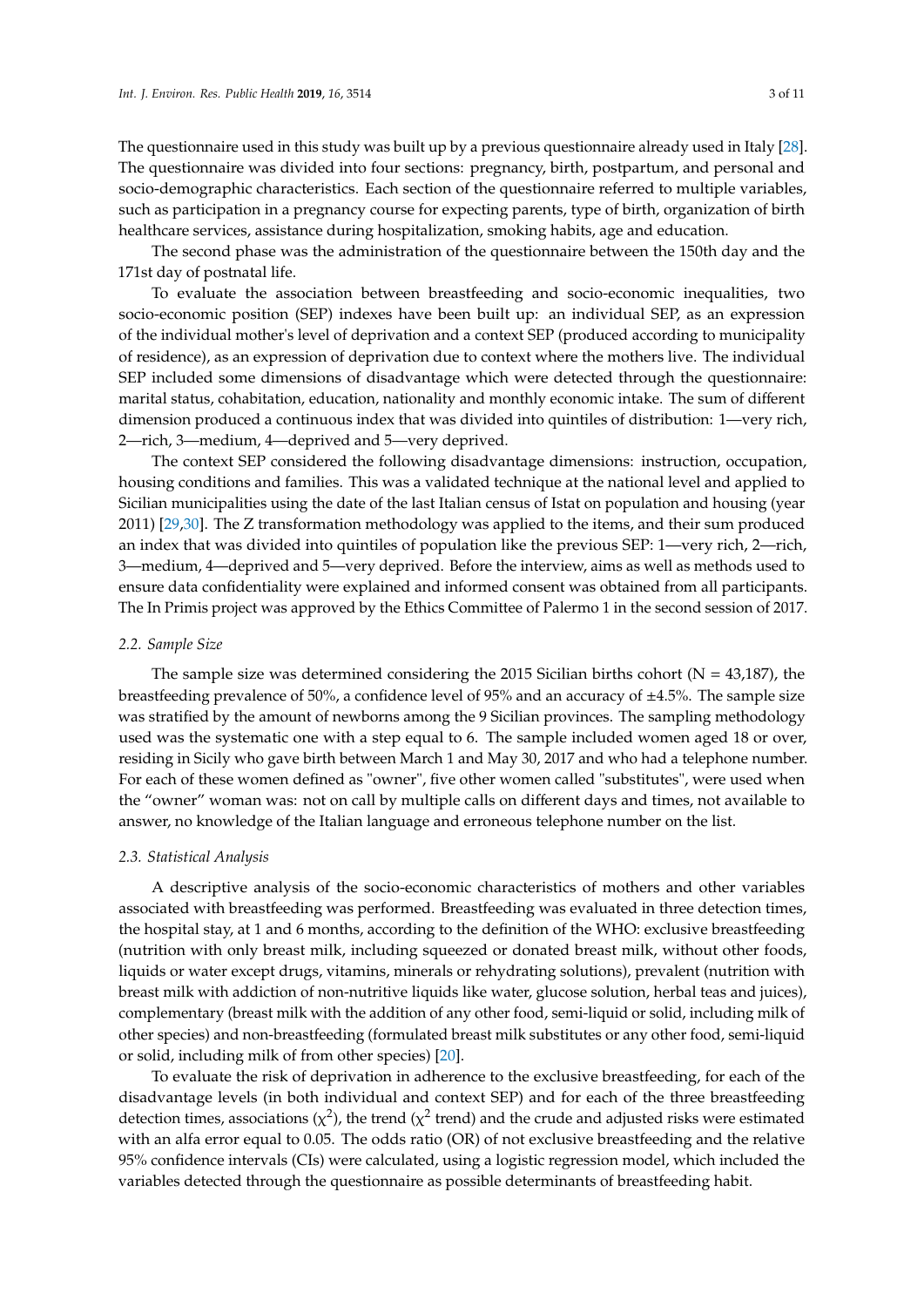## **3. Results**

A total of 1055 mothers were recruited between April and July 2017, of which 643 were substitutions (33% of the sample). The mean age of the women was 31 years (range 18–46) and 94% of them were Italian. According to marital status, 80% of women were married and 20% were single. Regarding the education level, 72% had a high educational qualification, and 28% had a low degree of education. Furthermore, 58% of mothers worked before pregnancy and 57% had some or many economic difficulties (Table [1\)](#page-3-0).

<span id="page-3-0"></span>

| Socio-Demographic Characteristics | N                                             | $\%$ |                |
|-----------------------------------|-----------------------------------------------|------|----------------|
|                                   | $18 - 25$                                     |      | 15.1           |
| Age classes                       | $26 - 30$                                     | 280  | 27.2           |
|                                   | $31 - 35$                                     | 348  | 33.8           |
|                                   | $>35$                                         | 247  | 23.9           |
| Marital status                    | Married                                       |      | 80             |
|                                   | Single/separated/divorced/widow               |      | 20             |
| Domestic partnership              | With the father of the child                  |      | 98             |
|                                   | With others/alone                             |      | $\overline{2}$ |
| Nationality                       | Italian                                       |      | 94.5           |
|                                   | Foreign                                       |      | 5.5            |
| Educational qualification         | Low (Elementary/Lower Middle)                 |      | 28             |
|                                   | High (Upper Middle/Degree/Postgraduate)       |      | 72             |
| Work before pregnancy             | No                                            |      | 42.2           |
|                                   | Yes                                           |      | 57.8           |
| Resources in the end of month     | Quite easily/very easily                      |      | 42.6           |
|                                   | With some difficulties/with many difficulties | 589  | 57.4           |

**Table 1.** Socio-demographic characteristics of mothers.

The outcomes detected during the hospital stay of mothers, and at 1-month infant age included the entire sample of women enrolled but, at the 6 months infant age survey, 31.4% of these were lost at follow up.

During hospitalization, 86% of the mothers breastfed their children, of which 33.7% exclusively, 2.7% predominantly and 49.6% complementary. At the first month, 69% breastfed, of which 37.9% exclusively, 3.1% predominantly and 28% complementary. At the sixth month, 42% of the mothers who responded to the follow-up breastfed only 20.2% exclusively, 7.3% with predominant breastfeeding and 14.5% in a complementary way (Table [2\)](#page-3-1).

<span id="page-3-1"></span>**Table 2.** Breastfeeding modalities during hospitalization, at one month and at six months.

| <b>Breastfeeding Modalities</b> | <b>Hospital Stay</b> |      | <b>First Month</b> |      | <b>Sixth Month</b> |      |
|---------------------------------|----------------------|------|--------------------|------|--------------------|------|
|                                 | N                    | $\%$ | N                  | $\%$ | N                  | $\%$ |
| <b>Exclusive breastfeeding</b>  | 356                  | 33.7 | 400                | 37.9 | 146                | 20.2 |
| Predominant                     | 29                   | 2.7  | 32                 | 3.1  | 53                 | 7.3  |
| Complementary                   | 523                  | 49.6 | 295                | 28   | 105                | 14.5 |
| Non-breastfeeding               | 147                  | 13.9 | 328                | 31.1 | 420                | 58   |
| Total                           | 1055                 |      | 1055               |      | 724                |      |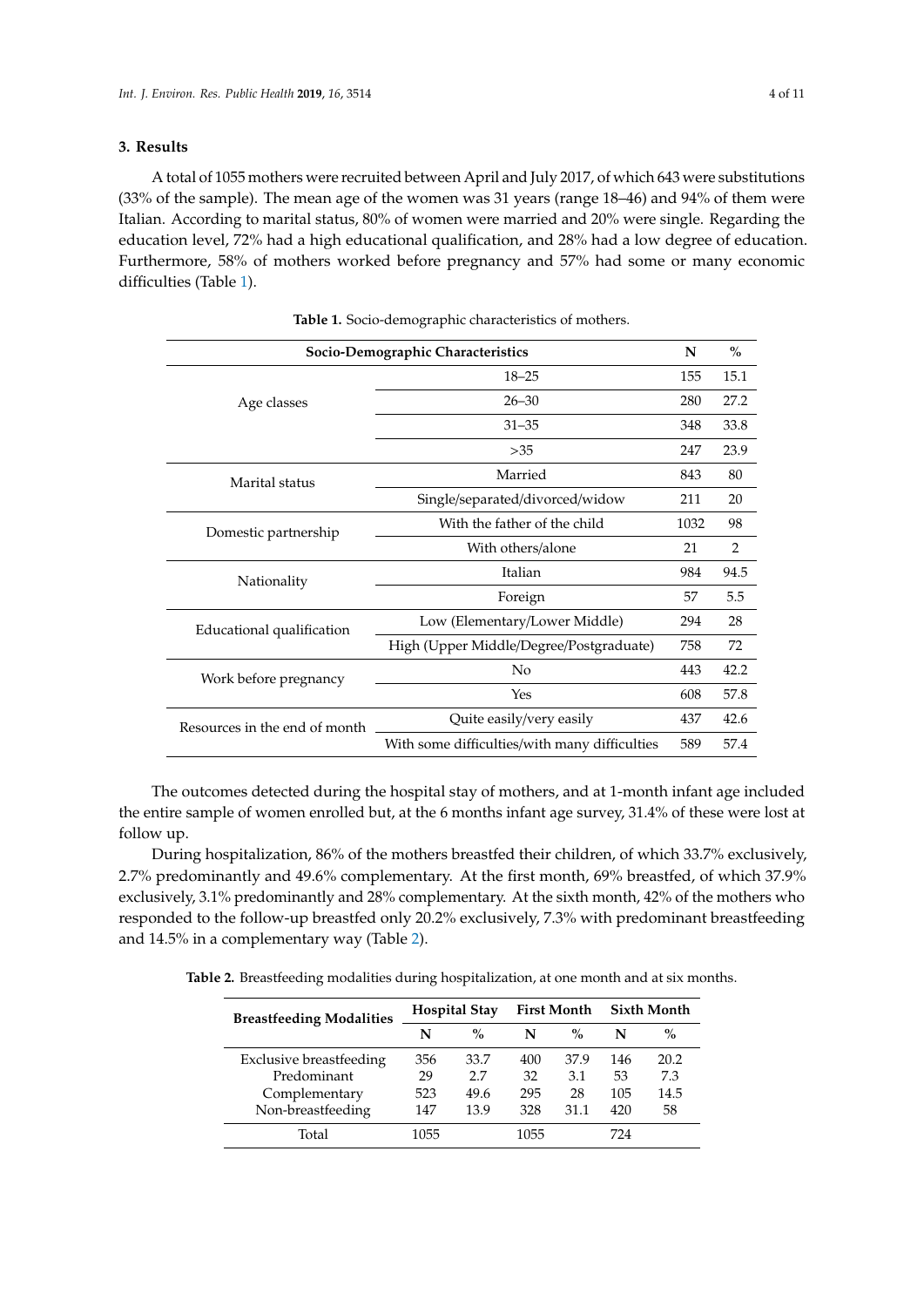The trend of exclusive breastfeeding from the hospital stay (as reference) in the first month had slightly increased (OR: 1.20, CI 95% 1.01–1.43) and it decreased in the sixth month (OR: 0.50, CI 95%  $0.40 - 0.62$ ).

During hospitalization there is a significant association between exclusive breastfeeding and individual deprivation of mothers, with non-linear levels of crude risk of not exclusive breastfeeding in the intermediate classes of deprivation. The same association and trends remain at 1 month and become more important at 6 months. The adjusted OR, obtained with multivariate analysis that used some exposure variables as covariates (pre-birth training, type of birth labor, skin to skin, rooming, prescribed formulated breast milk substitutes, working, twins, age, prematurity and co-sleeping), shows that individual inequalities are not associated with non-exclusive breastfeeding in any of the three detection periods (during hospitalization, at one month and six months) (Table [3\)](#page-4-0).

<span id="page-4-0"></span>**Table 3.** Adjusted risks of non-exclusive breastfeeding and individual inequalities at the end of the three detection times.

| <b>SEP</b> | <b>Hospital Stay</b>   | <b>First Month</b>      | <b>Sixth Month</b>     |  |
|------------|------------------------|-------------------------|------------------------|--|
|            | OR adjusted * (CI 95%) | OR adjusted $*(CI 95%)$ | OR adjusted * (CI 95%) |  |
| 2 versus 1 | $0.78(0.53 - 1.15)$    | $0.84(0.58-1.23)$       | $1.36(0.83 - 2.21)$    |  |
| 3 versus 1 | $1.09(0.69 - 1.73)$    | $1.26(0.81-1.96)$       | $1.65(0.89 - 3.07)$    |  |
| 4 versus 1 | $0.88(0.54 - 1.45)$    | $1.17(0.73 - 1.89)$     | $1.89(0.76 - 3.04)$    |  |
| 5 versus 1 | $0.71(0.37-1.37)$      | $0.93(0.49 - 1.77)$     | $1.54(0.52 - 4.54)$    |  |

\* Odds ratio (OR) adjusted for: pre-birth training, type of birth labor, skin-to-skin, rooming, prescribed formulated breast milk substitutes, working, twins, age, prematurity and co-sleeping. SEP = socio-economic position, CI = confidence interval.

As for the context inequalities, the crude analysis shows a significant correlation between not following exclusive breastfeeding and the disadvantaged condition deriving from the mothers' residence context only in the highest deprivation classes through the three phases of the study. The adjusted analysis, that used a multivariate model including the same exposure variables of the previous adjusted analysis, highlights no association with exclusive breastfeeding during hospitalization. At the first month there was a growing trend in the weight of inequalities linked to the context, yet without achieving statistical significance. At the 6th months there was a statistical significance association between context inequalities and the risk of not following exclusive breastfeeding in the deprived class (OR: 2.08, CI 95% 1.01–4.27) and in the very deprived class (OR: 1.83, CI 95% 1.00–3.38) (Table [4\)](#page-4-1).

<span id="page-4-1"></span>**Table 4.** Adjusted risk of not exclusive breastfeeding and context inequalities at the end of the three detection times.

| <b>SEP</b> | <b>Hospital Stay</b>   | <b>First Month</b>      | <b>Sixth Month</b>     |  |
|------------|------------------------|-------------------------|------------------------|--|
|            | OR adjusted * (CI 95%) | OR adjusted $*(CI 95%)$ | OR adjusted * (CI 95%) |  |
| 2 versus 1 | $1.05(0.66 - 1.67)$    | $0.94(0.60 - 1.47)$     | $1.26(0.70-2.27)$      |  |
| 3 versus 1 | $1.49(0.93 - 2.39)$    | $1.22(0.77-1.92)$       | $1.38(0.76 - 2.51)$    |  |
| 4 versus 1 | $1.15(0.70-1.89)$      | $1.19(0.73 - 1.92)$     | $2.08(1.01-4.27)$      |  |
| 5 versus 1 | $1.36(0.86 - 2.15)$    | $1.51(0.96 - 2.36)$     | 1.83 $(1.00-3.38)$     |  |

\* OR adjusted for: pre-birth training, type of birth labor, skin-to-skin, rooming, prescribed formulated breast milk substitutes, working, twins, age, prematurity and co-sleeping; ˆ *p* < 0.05

Although in this study some women were lost to follow-up, the sample of mothers referred to at the six months of child age survey was similar for individual inequalities ( $\chi^2$  = 2.99,  $p$  = 0.559) and contextual ( $\chi^2$  = 0.99, *p* = 0.910) (Table [5\)](#page-5-0), to the sample of mothers enrolled in the first phase. Therefore, it is possible to assert that the estimates of this study at six months are not affected by the possible distortive effects due to a different propensity of mothers to adhere to the follow-up phase.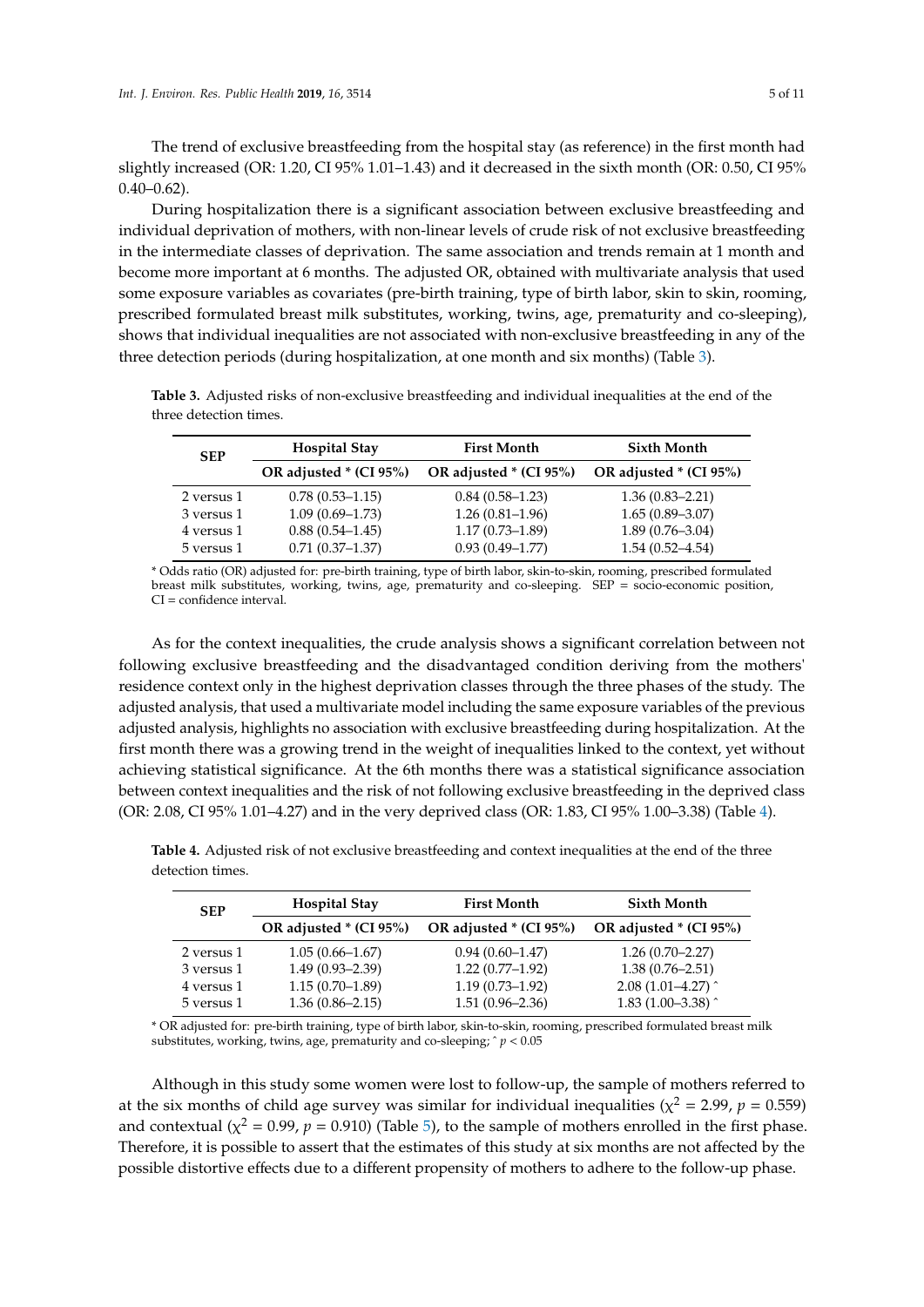<span id="page-5-0"></span>

| Socio-Economic                                                                                                                | <b>Individual Socio-Economic Position</b> | <b>Context Socio-Economic Position</b> |  |  |  |
|-------------------------------------------------------------------------------------------------------------------------------|-------------------------------------------|----------------------------------------|--|--|--|
| and first month) and at the follow-up (six months) by individual and context Socio-economic positions.<br>$(x^2, p < 0.05)$ . |                                           |                                        |  |  |  |

**Table 5.** Analysis of the different distributions of mothers enrolled at the baseline (during hospitalization

| Socio-Economic                                                     | Individual Socio-Economic Position                              |                                                                 |                                | <b>Context Socio-Economic Position</b>                           |                                                                |                                |
|--------------------------------------------------------------------|-----------------------------------------------------------------|-----------------------------------------------------------------|--------------------------------|------------------------------------------------------------------|----------------------------------------------------------------|--------------------------------|
| Position                                                           | <b>Baseline</b><br>Enrolled<br>Mother, $N^{\circ}$ (%)          | Follow up<br>Enrolled<br>Mother, $N^{\circ}$ (%)                | $x^2$                          | <b>Baseline</b><br>Enrolled<br>Mother                            | Follow up<br>Enrolled<br>Mother, $N^{\circ}$ (%)               | $x^2$                          |
| 1-very rich<br>2—rich<br>3—medium<br>4-deprived<br>5—very deprived | 77 (7.3)<br>189 (17.9)<br>210 (19.9)<br>344 (32.6)<br>235(22.3) | 41 (5.7)<br>125(17.3)<br>139 (19.2)<br>241 (33.3)<br>178 (24.6) | $\chi^2 = 2.99$<br>$p = 0.559$ | 176 (16.7)<br>228(21.6)<br>210(19.9)<br>180 (17.1)<br>261 (24.7) | 121(16.7)<br>155(21.4)<br>152(21.0)<br>112(15.5)<br>184 (25.4) | $\chi^2 = 0.99$<br>$p = 0.910$ |
| Total                                                              | 1055                                                            | 724                                                             |                                | 1055                                                             | 724                                                            |                                |

Therefore, by stratifying context index, the two populations are superimposable, while, considering the individual index there was a modest deviation between the two populations. The 724 women who responded to the six month follow-up showed a better individual socioeconomic status than those who were very poor and represented a lower percentage than those of the total sample.

#### **4. Discussion**

Breast milk is the gold standard of infant feeding [\[1](#page-8-0)[,20\]](#page-9-0), nevertheless, the prevalence and duration of breastfeeding have decreased in many countries of the world due to social, economic and cultural reasons [\[17,](#page-8-13)[21\]](#page-9-1). Furthermore, the industrialization and the adoption of new lifestyles in many societies have reduced the value of this traditional practice. The significance of breastfeeding has been largely neglected by medical practice, leading to the hypothesis that breast milk can be replaced with artificial products without harmful consequences or, worse, the idea that the latter can bring nutritional and health benefits [\[17](#page-8-13)[,31\]](#page-9-10). The initiation and continuation of breastfeeding is linked to several determinants, including social and economic inequalities, the dominant culture in terms of infant feeding, assistance during pregnancy and childbirth, support received, particularly in the early days after childbirth. Knowledge of the influence of the various determinants is important to think of for appropriate intervention programs aimed at promoting, supporting and protecting breastfeeding that involve health services and the various stakeholders in the communities, in order to implement policies to support birth pathways and mothers [\[32\]](#page-9-11).

The results of this prospective study indicate that during hospitalization, only 33.7% of the sample exclusively breastfed. At the first month, the proportion of mothers who exclusively breastfed (37.9%) grew, but there was a large overall decrease in the proportion of women who were breastfeeding (from 86% in the hospital stay to 69% in one month of life). At the sixth month, only 20.2% of the mothers who responded to the follow-up breastfed exclusively, while 58% did not breastfeed. The prevalence of exclusive breastfeeding measured has been found to be very low in all periods of detection, and this is widely confirmed by regional, national and international studies and surveys [\[23](#page-9-3)[,24\]](#page-9-4). In particular, a survey carried out in 2015 at the vaccination centers of the entire Sicilian territory showed that among the mothers presented at the first vaccination access of the child (which in most cases corresponds to the second–third month of life of the child), 30.6% said they were exclusively breastfeeding, 23.1% were breastfeeding in a complementary way and the remaining 46.3% were feeding only with formula [\[24\]](#page-9-4). In Italy, according to the Istat data of 2013, the prevalence of exclusive breastfeeding for 4–5-month-old children stands at 38.6% [\[23\]](#page-9-3).

The multivariate adjusted analysis revealed that individual inequalities do not significantly influence the prevalence of exclusive breastfeeding in any of the three detection periods (hospitalization, one month and six months of child's life), indicating most likely the central role of good hospital practices. For the context inequalities, the result is different: during the hospitalization, there is no association with exclusive breastfeeding, probably because the hospital plays a "protective" role and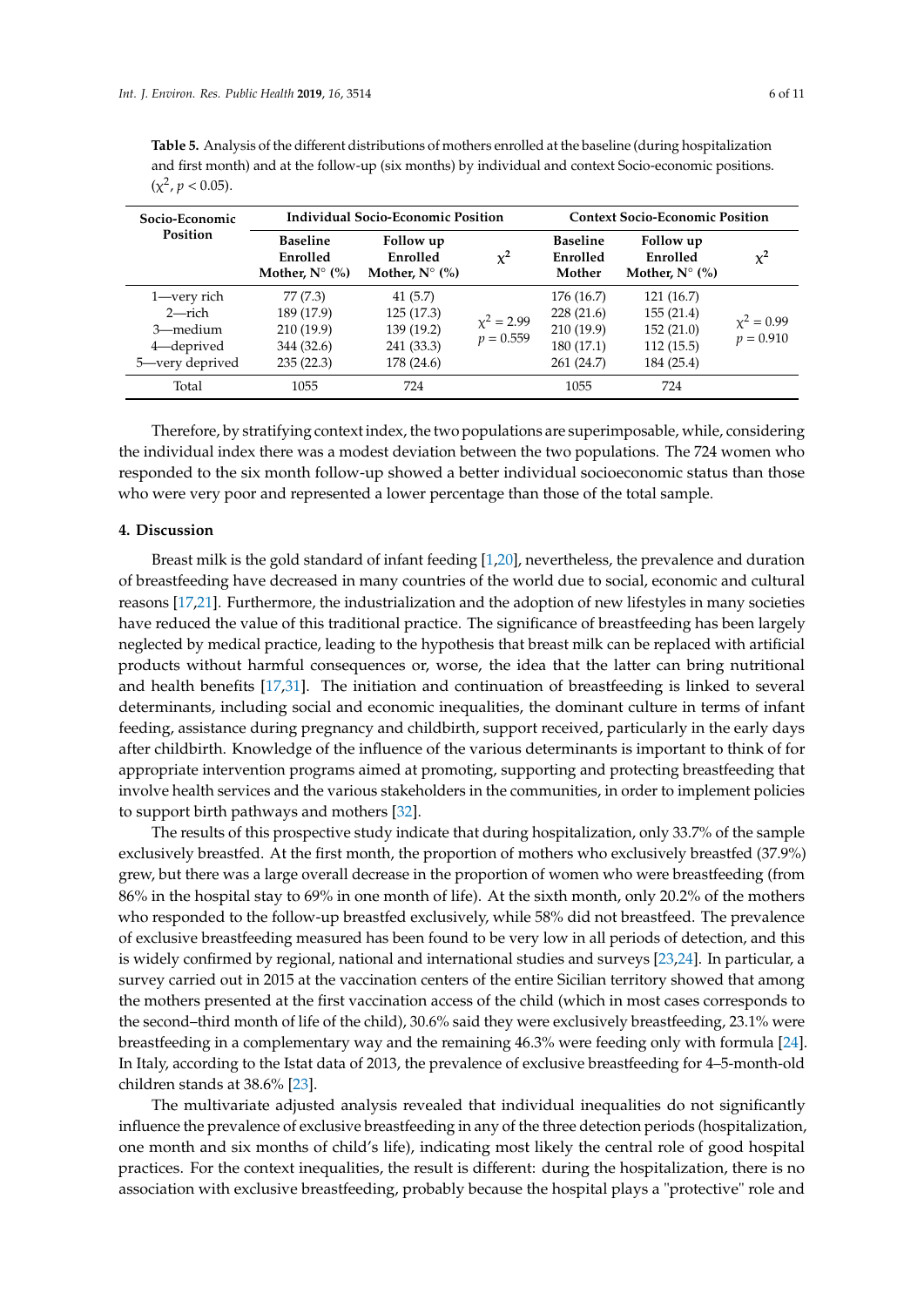reduces context inequalities. However, from the first month, there is a growing trend in the weight of inequalities linked to the context, that lead to a significant association in the most deprived classes at the sixth month. These results indicate that the inequalities in the context begin to emerge from the return home of the mother and the child: if the hospital played a leading role in relation to the exclusive breastfeeding, returning to their own environment and working habits they become determinants of disadvantage of the context, even if Italian law considers some off-hours from work due to breastfeeding practice. It is already marginally evident at one month of a child's life, and significant at 6 months due to the decreases of the hospital influence and the higher role of the context in which the woman and her own child live. Furthermore, the results at six months can be considered reliable, even if some women have been lost at the follow-up.

These data confirm the results obtained from a survey on SIDS carried out in Sicily on 2692 mothers [\[24\]](#page-9-4), in which some aspects relating to exclusive breastfeeding were investigated and which revealed an adherence to exclusive breastfeeding associated with the socioeconomic context, being lower among women living in areas of greater disadvantage than women living in the richest areas. Similar results emerged from a study conducted on a sample of more than 4000 mothers from the United States (Florida), in which census data were combined with data relating to the "Fragile Families and Child Well Being Study": the results indicated, in fact, that the neighborhood of residence, unlike the racial or ethnic condition, was strongly associated with behaviors concerning breastfeeding [\[33\]](#page-9-12). In particular, mothers who lived in neighborhoods with less disadvantage were more likely to start and support breastfeeding for an adequate time. Moreover, a prospective cohort study carried out in Sweden on 2407 mothers, showed lower prevalence rates of breastfeeding at four months among the infants of populations living in neighborhoods with greater socioeconomic deprivation than those in less deprived neighborhoods [\[34\]](#page-9-13). In a survey carried out in Spain, the breastfeeding rates of women living in urban areas were compared with those of women living in rural areas, for a total of 17,067 mothers [\[35\]](#page-9-14). Women in urban areas showed greater adherence to the practice of breastfeeding than women in rural areas. Chin and Dozier concluded from their ethnographic research that breastfeeding is a privilege based on social class, regardless of cultural beliefs [\[36\]](#page-10-0). Low-income mothers fight and suffer because of the condition of not having adequate income, housing, food, security, healthcare, transportation and dignity. Even for the mother who wants to breastfeed, under these conditions, artificial feeding is almost a forced choice, since the risks and everyday problems that are found in the lives of low-income groups far outweigh the risks of artificial feeding, as all good health practices, breastfeeding is also less practiced in higher inequality classes [\[37\]](#page-10-1).

In Sicily, many studies have highlighted the impact of disadvantage in morbidity, mortality and cancer incidence in the residents and migrants [\[38](#page-10-2)[–42\]](#page-10-3). A study that correlated the levels of inequalities with the use of influenza vaccination and another study that explored the adherence of women to Pap Testing, have confirmed that in Sicily, higher levels of deprivation are related to less use of good health practices [\[43](#page-10-4)[,44\]](#page-10-5).

Labbok wrote that we need "different paradigm shifts in our perceptions, programs and support for breastfeeding" if we want breastfeeding to become the norm for everyone globally [\[45\]](#page-10-6). One of these paradigm shifts is to move from seeing breastfeeding from a medical problem to a sociocultural one. Consistent with this, it is necessary that the protection of breastfeeding, in addition to being focused on value for health, should be considered an element of social justice. This approach could lead to reducing inequalities and injustices based on gender, race and socio-economic status. Everyone must have the right to receive information on the benefits of breastfeeding and the risks associated with artificial feeding, especially the most disadvantaged groups that inherently have difficulty accessing health services and information. The governments have a responsibility to provide this information. Communication channels can play a key role in promoting breastfeeding. The interventions of education and health promotion can, however, if not correctly oriented with suitable tools for the deprived population, have the effect of amplifying the inequalities, rather than reducing them, if not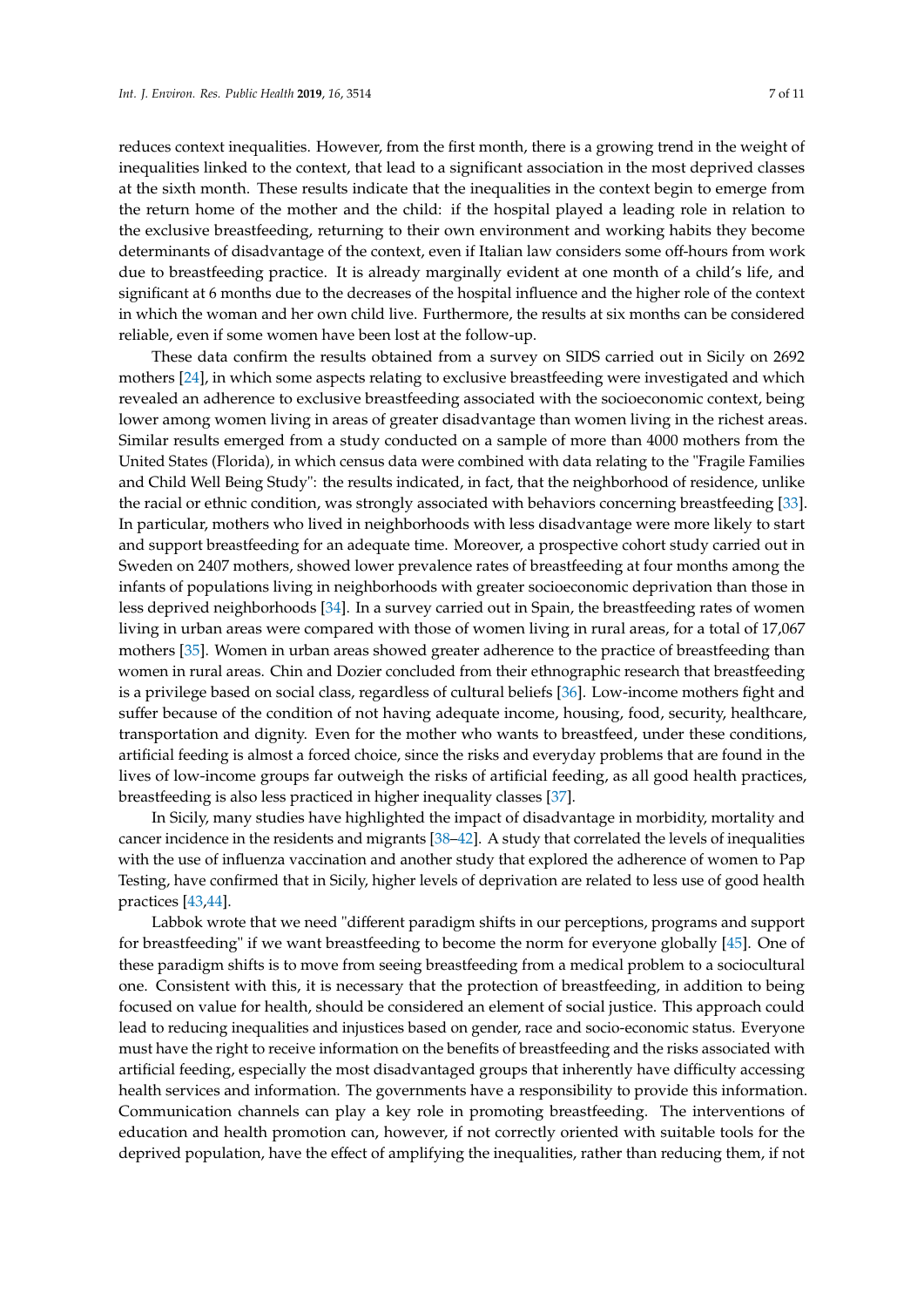modulated from an equity point of view, that is with a use of resources proportionately higher for the disadvantaged population groups [\[46\]](#page-10-7).

This is because the likelihood of correctly or entirely understanding a health message (health literacy) is less for people with different or limited cultural tools, or in difficult conditions. The interventions to promote breastfeeding (for example, information material and communication tools aimed at the population, training of health personnel, dissemination of policies, recommendations, guidelines) can contribute to reducing the gap only if well designed and actively offered to women and to disadvantaged groups to a greater extent than to the general population. The same can be said for initiatives to support the mother for breastfeeding (offered by health professionals and peers, already during the period of pregnancy, but especially at birth and after discharge from the maternity ward, until breastfeeding has not stabilized). Conversely, unlike support and promotion interventions, breastfeeding protection initiatives (as the correct implementation of the "International Code on the marketing of breast milk substitutes", laws, regulations and policies for the protection of working mothers and for the removal of obstacles to breastfeeding outside the home) are less dependent on the transposition by the target population, and contribute to the reduction of inequalities, requiring less corrective actions [\[46\]](#page-10-7). As discussed above, the results of our study reveal the importance of the hospital's role in both initiating and maintaining exclusive breastfeeding. It is therefore necessary to implement hospital "best practices" regarding mother- and child-care, according to the ten steps for the success of WHO/UNICEF breastfeeding. They summarize a package of policies and procedures that the facilities that provide maternity and newborn services should be implemented to support breastfeeding and concern the information of pregnant women, the organization of the hospital, the care routines regarding the mother and the child, and the support modalities for breastfeeding after returning home [\[46\]](#page-10-7). Mothers need active support during pregnancy and after birth, not only by their families and communities, but also by the entire health system in order to be breastfeeding successfully, both started and established.

## **5. Conclusions**

Breastfeeding offers short-term and long-term health, economic and environmental benefits to children, women and society. To realize these advantages, political support and financial investments are needed to protect, promote and support breastfeeding with actions and strategies modulated in an equity perspective.

The results of this study highlight that the risk of not starting or continuing breastfeeding is greater in mothers who have high levels of deprivation and/or live in a low socio-economic context. Therefore, it is important that the prevention policies, already initiated in Sicily, can include all mothers and be strengthened more in the groups of women who have a higher social and cultural disadvantage.

**Author Contributions:** Conceptualization, A.C. (Alessandra Casuccio), S.S., A.C. (Achille Cernigliaro), S.P., V.R., I.P.W.G.; methodology, A.C. (Achille Cernigliaro), A.C. (Alessandra Casuccio), S.P., V.R.; software, A.C. (Achille Cernigliaro); validation, S.P., V.R., A.C. (Achille Cernigliaro); formal analysis, A.C. (Achille Cernigliaro); investigation, S.P., V.R, I.P.W.G.; resources, A.C. (Achille Cernigliaro), A.C. (Alessandra Casuccio); data curation, A.C. (Achille Cernigliaro); writing—original draft preparation, S.P.; writing—review and editing, A.C. (Achille Cernigliaro), A.C. (Alessandra Casuccio); visualization, A.C. (Alessandra Casuccio); supervision, V.R.; project administration, A.C. (Alessandra Casuccio), S.S.

**Funding:** This research received no external funding.

**Acknowledgments:** The authors are grateful to the In Primis working group for their technical support: Stefania Spila Alegiani, Sofia Colaceci, Maria Paola Ferro, Provvidenza Maria Ficano, Angela Giusti, Barbara Ottaviani, Sabrina Scelfo.

**Conflicts of Interest:** The authors declare no conflict of interest.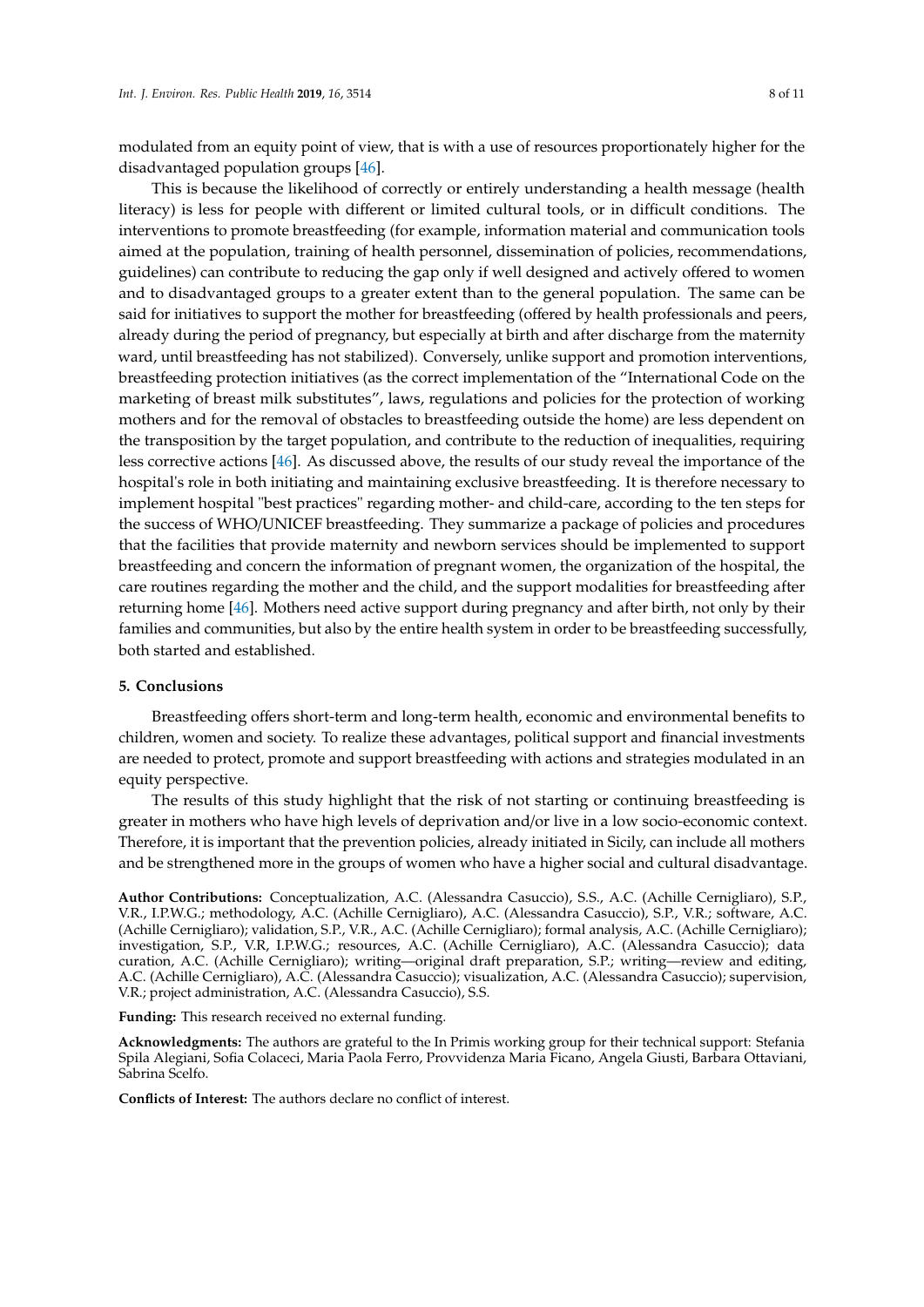# **References**

- <span id="page-8-0"></span>1. Bode, L.; McGuire, M.; Rodriguez, J.M.; Geddes, D.T.; Hassiotou, F.; Hartmann, P.E.; McGuire, M.K. It's Alive: Microbes and Cells in Human Milk and Their Potential Benefits to Mother and Infant123. *Adv. Nutr.* **2014**, *5*, 571–573. [\[CrossRef\]](http://dx.doi.org/10.3945/an.114.006643) [\[PubMed\]](http://www.ncbi.nlm.nih.gov/pubmed/25469400)
- <span id="page-8-1"></span>2. Short-Term Effects of Breastfeeding: A Systematic Review of the Benefits of Breastfeeding on Diarhoea and Pneumonia Mortality. Available online: https://[apps.who.int](https://apps.who.int/iris/bitstream/handle/10665/95585/9789241506120_eng.pdf?sequence=1&isAllowed=y)/iris/bitstream/handle/10665/95585/ [9789241506120\\_eng.pdf?sequence](https://apps.who.int/iris/bitstream/handle/10665/95585/9789241506120_eng.pdf?sequence=1&isAllowed=y)=1&isAllowed=y (accessed on 24 July 2019).
- <span id="page-8-3"></span>3. Ip, S.; Chung, M.; Raman, G.; Chew, P.; Magula, N.; Devine, D.; Trikalinos, T.; Lau, J. Breastfeeding and maternal and infant health outcomes in developed countries. *Évid. Rep. Assess.* **2007**, *153*, 1–186.
- <span id="page-8-2"></span>4. Hauck, F.R.; Thompson, J.M.D.; Tanabe, K.O.; Moon, R.Y.; Vennemann, M.M. Breastfeeding and Reduced Risk of Sudden Infant Death Syndrome: A Meta-analysis. *Pediatrics* **2011**, *128*, 103–110. [\[CrossRef\]](http://dx.doi.org/10.1542/peds.2010-3000) [\[PubMed\]](http://www.ncbi.nlm.nih.gov/pubmed/21669892)
- <span id="page-8-4"></span>5. Horta, B.L.; De Mola, C.L.; Victora, C.G. Long-term consequences of breastfeeding on cholesterol, obesity, systolic blood pressure and type 2 diabetes: A systematic review and meta-analysis. *Acta Paediatr.* **2015**, *104*, 30–37. [\[CrossRef\]](http://dx.doi.org/10.1111/apa.13133) [\[PubMed\]](http://www.ncbi.nlm.nih.gov/pubmed/26192560)
- <span id="page-8-6"></span>6. Amitay, E.L.; Keinan-Boker, L. Breastfeeding and childhood leukemia incidence: A meta-analysis and systematic review. *JAMA Pediatr.* **2015**, *169*, e151025. [\[CrossRef\]](http://dx.doi.org/10.1001/jamapediatrics.2015.1025) [\[PubMed\]](http://www.ncbi.nlm.nih.gov/pubmed/26030516)
- 7. Horta, B.L.; De Mola, C.L.; Victora, C.G. Breastfeeding and intelligence: A systematic review and meta-analysis. *Acta Paediatr.* **2015**, *104*, 14–19. [\[CrossRef\]](http://dx.doi.org/10.1111/apa.13139) [\[PubMed\]](http://www.ncbi.nlm.nih.gov/pubmed/26211556)
- 8. Kramer, M.S.; Aboud, F.; Mironova, E.; Vanilovich, I.; Platt, R.W.; Matush, L.; Igumnov, S.; Fombonne, E.; Bogdanovich, N.; Ducruet, T.; et al. Breastfeeding and child cognitive development: New evidence from a large randomized trial. *Arch. Gen. Psychiatry* **2008**, *65*, 578–584. [\[CrossRef\]](http://dx.doi.org/10.1001/archpsyc.65.5.578)
- <span id="page-8-5"></span>9. Lucas, A.; Morley, R.; Cole, T.; Lister, G.; Leeson-Payne, C. Breast milk and subsequent intelligence quotient in children born preterm. *Int. J. Gynecol. Obstet.* **1992**, *39*, 164. [\[CrossRef\]](http://dx.doi.org/10.1016/0020-7292(92)90963-J)
- <span id="page-8-7"></span>10. Chowdhury, R.; Sinha, B.; Sankar, M.J.; Taneja, S.; Bhandari, N.; Rollins, N.; Bahl, R.; Martines, J. Breastfeeding and maternal health outcomes: a systematic review and meta-analysis. *Acta Paediatr.* **2015**, *104*, 96–113. [\[CrossRef\]](http://dx.doi.org/10.1111/apa.13102)
- 11. Bobrow, K.L.; Quigley, M.A.; Green, J.; Reeves, G.K.; Beral, V.; Million Women Study Collaborators. Persistent effects of women's parity and breastfeeding patterns on their body mass index: Results from the Million Women Study. *Int. J. Obes.* **2013**, *37*, 712–717. [\[CrossRef\]](http://dx.doi.org/10.1038/ijo.2012.76)
- <span id="page-8-8"></span>12. Dias, C.C.; Figueiredo, B. Breastfeeding and depression: A systematic review of the literature. *J. A*ff*ect. Disord.* **2015**, *171*, 142–154. [\[CrossRef\]](http://dx.doi.org/10.1016/j.jad.2014.09.022) [\[PubMed\]](http://www.ncbi.nlm.nih.gov/pubmed/25305429)
- <span id="page-8-9"></span>13. Walker, N.; Tam, Y.; Friberg, I.K. Overview of the Lives Saved Tool (LiST). *BMC Public Health* **2013**, *13*, S1. [\[CrossRef\]](http://dx.doi.org/10.1186/1471-2458-13-S3-S1) [\[PubMed\]](http://www.ncbi.nlm.nih.gov/pubmed/24564438)
- <span id="page-8-10"></span>14. Black, R.; Victora, C.G.; Walker, S.P.; Bhutta, Z.; Christian, P.; De Onis, M.; Ezzati, M.; Grantham-McGregor, S.; Katz, J.; Martorell, R.; et al. Maternal and child undernutrition and overweight in low-income and middle-income countries. *Lancet* **2013**, *382*, 427–451. [\[CrossRef\]](http://dx.doi.org/10.1016/S0140-6736(13)60937-X)
- <span id="page-8-11"></span>15. Lim, S.S.; Vos, T.; Flaxman, A.D.; Danaei, G.; Shibuya, K.; Adair-Rohani, H.; Amann, M.; Anderson, H.R.; Andrews, K.G.; Aryee, M.; et al. A comparative risk assessment of burden of disease and injury attributable to 67 risk factors and risk factor clusters in 21 regions, 1990–2010: A systematic analysis for the Global Burden of Disease Study 2010. *Lancet* **2012**, *380*, 2224–2260. [\[CrossRef\]](http://dx.doi.org/10.1016/S0140-6736(12)61766-8)
- <span id="page-8-12"></span>16. Effect of breastfeeding on infant and child mortality due to infectious diseases in less developed countries: A pooled analysis. *Lancet* **2000**, *355*, 451–455. [\[CrossRef\]](http://dx.doi.org/10.1016/S0140-6736(99)06260-1)
- <span id="page-8-13"></span>17. Victora, C.G.; Bahl, R.; Barros, A.J.D.; França, G.V.; Horton, S.; Krasevec, J.; Murch, S.; Sankar, M.J.; Walker, N.; Rollins, N.C. Breastfeeding in the 21st century: Epidemiology, mechanisms, and lifelong effect. *Lancet* **2016**, *387*, 475–490. [\[CrossRef\]](http://dx.doi.org/10.1016/S0140-6736(15)01024-7)
- <span id="page-8-14"></span>18. American Academy of Pediatrics. Report of the Task Force on the Assessment of the Scientific Evidence Relating to Infant-Feeding Practices and Infant Health. *Pediatrics* **1984**, *74*, 579–762.
- <span id="page-8-15"></span>19. Collaborative Group on Hormonal Factors in Breast Cancer. Breast cancer and breastfeeding: Collaborative reanalysis of individual data from 47 epidemiological studies in 30 countries, including 50,302 women with breast cancer and 96,973 women without the disease. *Lancet* **2002**, *360*, 187–195. [\[CrossRef\]](http://dx.doi.org/10.1016/S0140-6736(02)09454-0)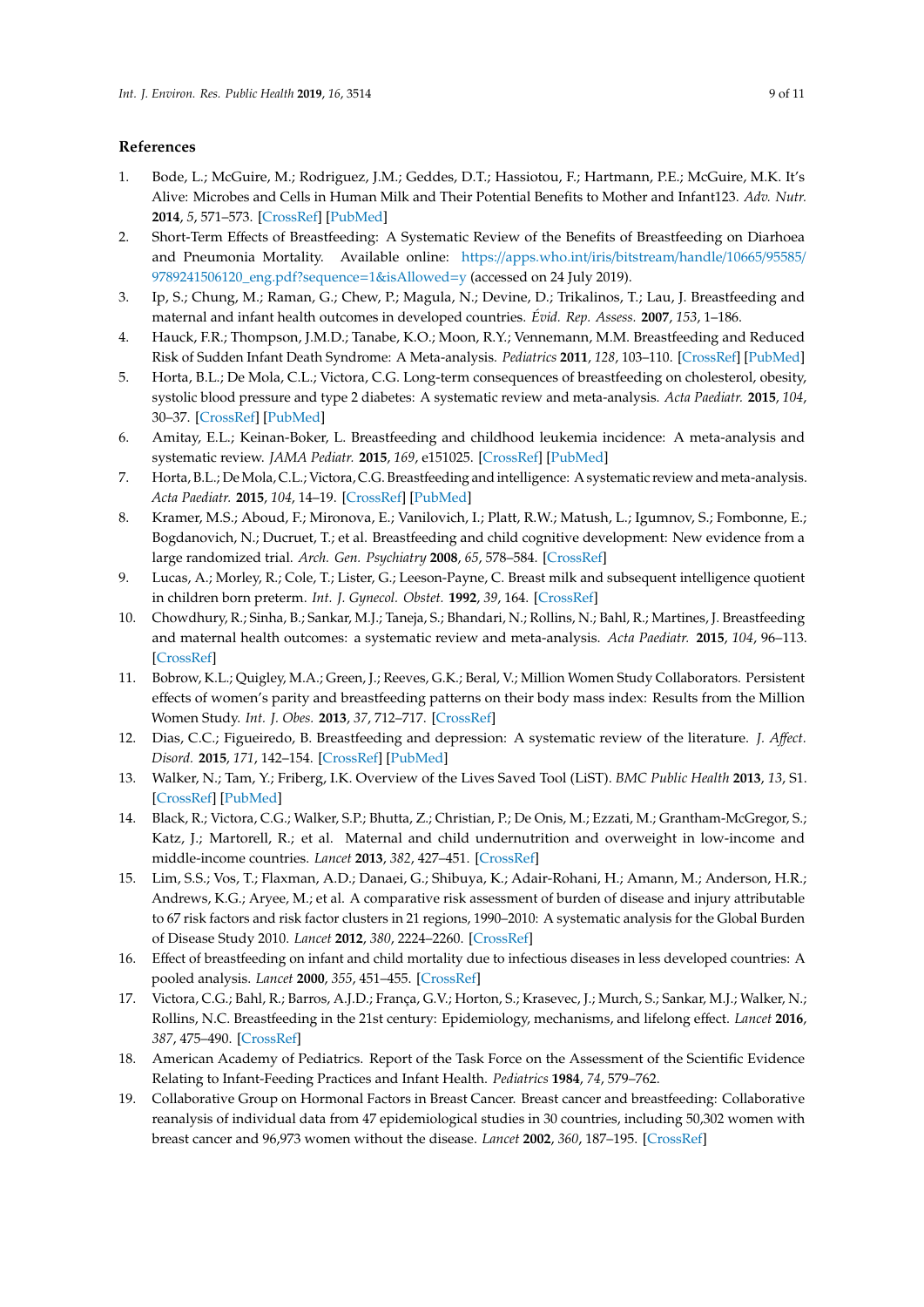- <span id="page-9-0"></span>20. World Health Organization. The World Health Organization's Infant Feeding Recommendation. Available online: https://www.who.int/nutrition/topics/[infantfeeding\\_recommendation](https://www.who.int/nutrition/topics/infantfeeding_recommendation/en/)/en/ (accessed on 18 August 2019).
- <span id="page-9-1"></span>21. Rollins, N.C.; Bhandari, N.; Hajeebhoy, N.; Horton, S.; Lutter, C.K.; Martines, J.C.; Piwoz, E.G.; Richter, L.M.; Victora, C.G. Why invest, and what it will take to improve breastfeeding practices? *Lancet* **2016**, *387*, 491–504. [\[CrossRef\]](http://dx.doi.org/10.1016/S0140-6736(15)01044-2)
- <span id="page-9-2"></span>22. Centers for Disease Control and Prevention. Breastfeeding Report Card—United States 2018. Available online: https://www.cdc.gov/breastfeeding/data/[reportcard.htm](https://www.cdc.gov/breastfeeding/data/reportcard.htm) (accessed on 18 August 2019).
- <span id="page-9-3"></span>23. Isituto Nazionale di Statistica. Gravidanza, Parto e Allattamento. Available online: https://[www.istat.it](https://www.istat.it/it/archivio/141431)/it/ [archivio](https://www.istat.it/it/archivio/141431)/141431 (accessed on 18 August 2019).
- <span id="page-9-4"></span>24. Cernigliaro, A.; Palmeri, S.; Immordino, P.; Miceli, P.; Pomo, R.; Bosco, G.; Cammarata, M.C.; Canzoneri, G.; Casuccio, N.; Cuccia, M.; et al. Breastfeeding in Sicily Region (Southern Italy): Analysis of prevalence, of contextual inequalities, and of other associated risk factors. *Epidemiol. Prev.* **2018**, *42*, 301–307. [\[CrossRef\]](http://dx.doi.org/10.19191/EP18.5-6.P301.098)
- <span id="page-9-5"></span>25. Decreto Assessoriale n. 351 del 8 Marzo 2016—Piano Regionale della Prevenzione 2014–2018 e Indirizzi Operativi, Dipartimento per le Attività Sanitarie e Osservatorio Epidemiologico—Assessorato della Salute—Regione Siciliana—Repubblica Italiana. Available online: http://[pti.regione.sicilia.it](http://pti.regione.sicilia.it/portal/page/portal/PIR_PORTALE/PIR_LaStrutturaRegionale/PIR_AssessoratoSalute/PIR_Infoedocumenti/PIR_DecretiAssessratoSalute/PIR_Decreti/PIR_Decreti2016/PIR_DecretiAssessoriali2016/DA%20N.%20351%20SERV%202.pdf)/portal/ page/portal/PIR\_PORTALE/[PIR\\_LaStrutturaRegionale](http://pti.regione.sicilia.it/portal/page/portal/PIR_PORTALE/PIR_LaStrutturaRegionale/PIR_AssessoratoSalute/PIR_Infoedocumenti/PIR_DecretiAssessratoSalute/PIR_Decreti/PIR_Decreti2016/PIR_DecretiAssessoriali2016/DA%20N.%20351%20SERV%202.pdf)/PIR\_AssessoratoSalute/PIR\_Infoedocumenti/PIR\_ DecretiAssessratoSalute/PIR\_Decreti/PIR\_Decreti2016/[PIR\\_DecretiAssessoriali2016](http://pti.regione.sicilia.it/portal/page/portal/PIR_PORTALE/PIR_LaStrutturaRegionale/PIR_AssessoratoSalute/PIR_Infoedocumenti/PIR_DecretiAssessratoSalute/PIR_Decreti/PIR_Decreti2016/PIR_DecretiAssessoriali2016/DA%20N.%20351%20SERV%202.pdf)/DA%20N.%20351% [20SERV%202.pdf](http://pti.regione.sicilia.it/portal/page/portal/PIR_PORTALE/PIR_LaStrutturaRegionale/PIR_AssessoratoSalute/PIR_Infoedocumenti/PIR_DecretiAssessratoSalute/PIR_Decreti/PIR_Decreti2016/PIR_DecretiAssessoriali2016/DA%20N.%20351%20SERV%202.pdf) (accessed on 18 August 2019).
- 26. Decreto Assessoriale n. 733 del 24 Aprile 2018—Rimodulazione e Proroga al 2019 del Piano Regionale della Prevenzione 2014–2018 e Degli Indirizzi Operativi, Dipartimento per le Attività Sanitarie e Osservatorio Epidemiologico—Assessorato della Salute—Regione Siciliana—Repubblica Italiana. Available online: http://pti.regione.sicilia.it/portal/page/portal/PIR\_PORTALE/[PIR\\_LaStrutturaRegionale](http://pti.regione.sicilia.it/portal/page/portal/PIR_PORTALE/PIR_LaStrutturaRegionale/PIR_AssessoratoSalute/PIR_Infoedocumenti/PIR_DecretiAssessratoSalute/PIR_DecretiAssessoriali/PIR_DecretiAssessorialianno2018/DA%20N.%20733.pdf)/ PIR\_AssessoratoSalute/PIR\_Infoedocumenti/[PIR\\_DecretiAssessratoSalute](http://pti.regione.sicilia.it/portal/page/portal/PIR_PORTALE/PIR_LaStrutturaRegionale/PIR_AssessoratoSalute/PIR_Infoedocumenti/PIR_DecretiAssessratoSalute/PIR_DecretiAssessoriali/PIR_DecretiAssessorialianno2018/DA%20N.%20733.pdf)/PIR\_DecretiAssessoriali/PIR\_ [DecretiAssessorialianno2018](http://pti.regione.sicilia.it/portal/page/portal/PIR_PORTALE/PIR_LaStrutturaRegionale/PIR_AssessoratoSalute/PIR_Infoedocumenti/PIR_DecretiAssessratoSalute/PIR_DecretiAssessoriali/PIR_DecretiAssessorialianno2018/DA%20N.%20733.pdf)/DA%20N.%20733.pdf (accessed on 19 August 2019).
- <span id="page-9-6"></span>27. Decreto Assessoriale n. 1161 del 27 Giugno 2018—Integrazioni alle Azioni di Programma del Piano Regionale della Prevenzione di cui al D.A. n. 733 del 24 aprile 2018, Dipartimento per le Attività Sanitarie e Osservatorio Epidemiologico—Assessorato della Salute—Regione Siciliana—Repubblica Italiana. Available online: http://pti.regione.sicilia.it/portal/page/portal/PIR\_PORTALE/[PIR\\_LaStrutturaRegionale](http://pti.regione.sicilia.it/portal/page/portal/PIR_PORTALE/PIR_LaStrutturaRegionale/PIR_AssessoratoSalute/PIR_Infoedocumenti/PIR_DecretiAssessratoSalute/PIR_DecretiAssessoriali/PIR_DecretiAssessorialianno2018/DA%20N.%201161.pdf)/ PIR\_AssessoratoSalute/PIR\_Infoedocumenti/[PIR\\_DecretiAssessratoSalute](http://pti.regione.sicilia.it/portal/page/portal/PIR_PORTALE/PIR_LaStrutturaRegionale/PIR_AssessoratoSalute/PIR_Infoedocumenti/PIR_DecretiAssessratoSalute/PIR_DecretiAssessoriali/PIR_DecretiAssessorialianno2018/DA%20N.%201161.pdf)/PIR\_DecretiAssessoriali/PIR\_ [DecretiAssessorialianno2018](http://pti.regione.sicilia.it/portal/page/portal/PIR_PORTALE/PIR_LaStrutturaRegionale/PIR_AssessoratoSalute/PIR_Infoedocumenti/PIR_DecretiAssessratoSalute/PIR_DecretiAssessoriali/PIR_DecretiAssessorialianno2018/DA%20N.%201161.pdf)/DA%20N.%201161.pdf (accessed on 18 August 2019).
- <span id="page-9-7"></span>28. Lauria, L.; Lamberti, A.; Buoncristiano, M.; Bonciani, M.; Andreozzi, S. Percorso Nascita: Promozione e Valutazione della Qualità di Modelli Operativi. Indagini del 2008–2009 e del 2010–2011. Available online: http://old.iss.it/binary/publ/cont/[12\\_39\\_web.pdf](http://old.iss.it/binary/publ/cont/12_39_web.pdf) (accessed on 12 September 2019).
- <span id="page-9-8"></span>29. Costa, G.; Cislaghi, C.; Caranci, N. *Le Disuguaglianze Sociali di Salute. Problemi di Definizione e di Misura*, 1st ed.; Franco Angeli Editore: Milano, Italy, 2009.
- <span id="page-9-9"></span>30. Mortalità e Svantaggio Sociale ed Economico in Sicilia (Anni 2004–2014): Uso di Due Indicatori Sintetici a Confronto in Un'applicazione di Sanità Pubblica. Available online: http://[www.epidemiologia.it](http://www.epidemiologia.it/wp-content/uploads/2015/06/libro-abstract-xxxix-congresso-aie.pdf)/wp-content/ uploads/2015/06/[libro-abstract-xxxix-congresso-aie.pdf](http://www.epidemiologia.it/wp-content/uploads/2015/06/libro-abstract-xxxix-congresso-aie.pdf) (accessed on 18 August 2019).
- <span id="page-9-10"></span>31. Contemporary Patterns of Breast-Feeding Report of the WHO Collaborative Study on Breast-Feeding. Available online: https://apps.who.int/iris/bitstream/handle/10665/40079/[9241560673\\_eng.pdf?sequence](https://apps.who.int/iris/bitstream/handle/10665/40079/9241560673_eng.pdf?sequence=1&isAllowed=y)=1& [isAllowed](https://apps.who.int/iris/bitstream/handle/10665/40079/9241560673_eng.pdf?sequence=1&isAllowed=y)=y (accessed on 24 July 2019).
- <span id="page-9-11"></span>32. Burdette, A.M. Neighborhood Context and Breastfeeding Behaviors among Urban Mothers. *J. Hum. Lact.* **2013**, *29*, 597–604. [\[CrossRef\]](http://dx.doi.org/10.1177/0890334413495110)
- <span id="page-9-12"></span>33. Almquist-Tangen, G.; Strömberg, U.; Holmén, A.; Alm, B.; Roswall, J.; Bergman, S.; Dahlgren, J. Influence of neighbourhood purchasing power on breastfeeding at four months of age: A Swedish population-based cohort study. *BMC Public Health* **2013**, *13*, 1077. [\[CrossRef\]](http://dx.doi.org/10.1186/1471-2458-13-1077) [\[PubMed\]](http://www.ncbi.nlm.nih.gov/pubmed/24237634)
- <span id="page-9-13"></span>34. Jacobson, L.T.; Twumasi-Ankrah, P.; Redmond, M.L.; Ablah, E.; Hines, R.B.; Johnston, J.; Collins, T.C. Characteristics associated with breastfeeding behaviors among urban versus rural women enrolled in the Kansas WIC program. *Matern. Child Health J.* **2015**, *19*, 828–839. [\[CrossRef\]](http://dx.doi.org/10.1007/s10995-014-1580-2) [\[PubMed\]](http://www.ncbi.nlm.nih.gov/pubmed/25047788)
- <span id="page-9-14"></span>35. Chin, N.; Dozier, A. *The Dangers of Baring the Breast: Structural Violence and Formula-Feeding among Low-Income Women*, 1st ed.; Rutgers University Press: New Brunswick, NJ, USA, 2012; pp. 64–73.